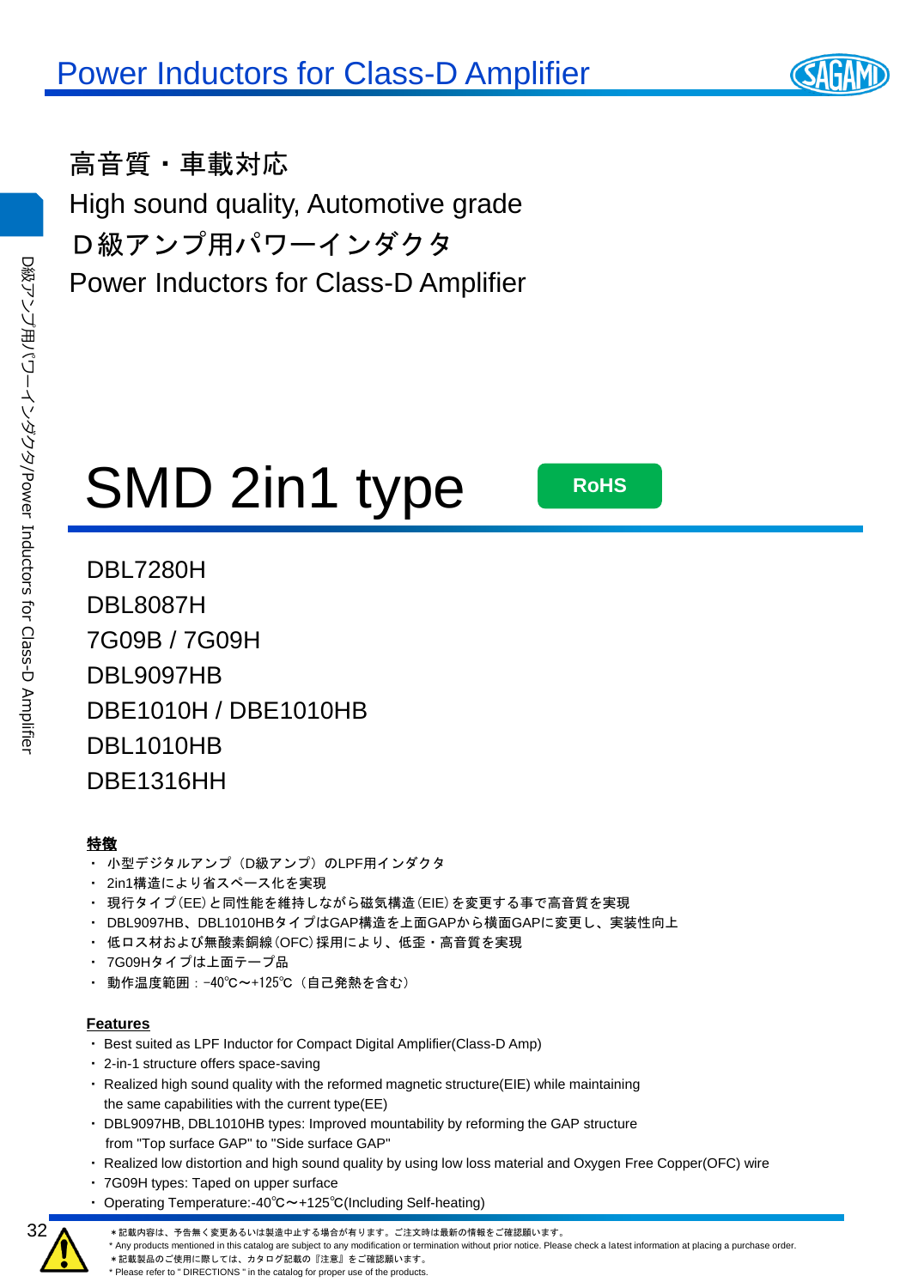**(SAGAM** 

#### ■DBL7280H

**AEC-Q200**



| Parts Code 品番コード例 |                               |                  |
|-------------------|-------------------------------|------------------|
| <b>DBL7280H</b>   |                               |                  |
| Type<br>タイプ       | Inductance Code<br>インダクタンスコード | Tolerance<br>許容差 |

| Inductance Range インダクタンス範囲   |  |  |  |  |
|------------------------------|--|--|--|--|
| <b>DBL7280H</b><br>Tolerance |  |  |  |  |

| Tolerance   | DDLIZOUH            |
|-------------|---------------------|
| $±20\%$ (M) | $1.0 \sim 10 \mu H$ |
|             |                     |
|             |                     |



1 10 Inductance (μH) DBL7280H-3R3M DBL7280H-1R0M

Characteristics of DC Superposition

DBL7280H-100M

Notes:Graphs are based on typical values of each type, not specific values. 記事:特性グラフは各タイプの代表値を基に作成しています。規格値ではありません。

0.1 1 10 100

DC Current (A)

\*記載内容は、予告無く変更あるいは製造中止する場合が有ります。ご注文時は最新の情報をご確認願います。

0.1 **L**<br>0.1

100

\* Any products mentioned in this catalog are subject to any modification or termination without prior notice. Please check a latest information at placing a purchase order.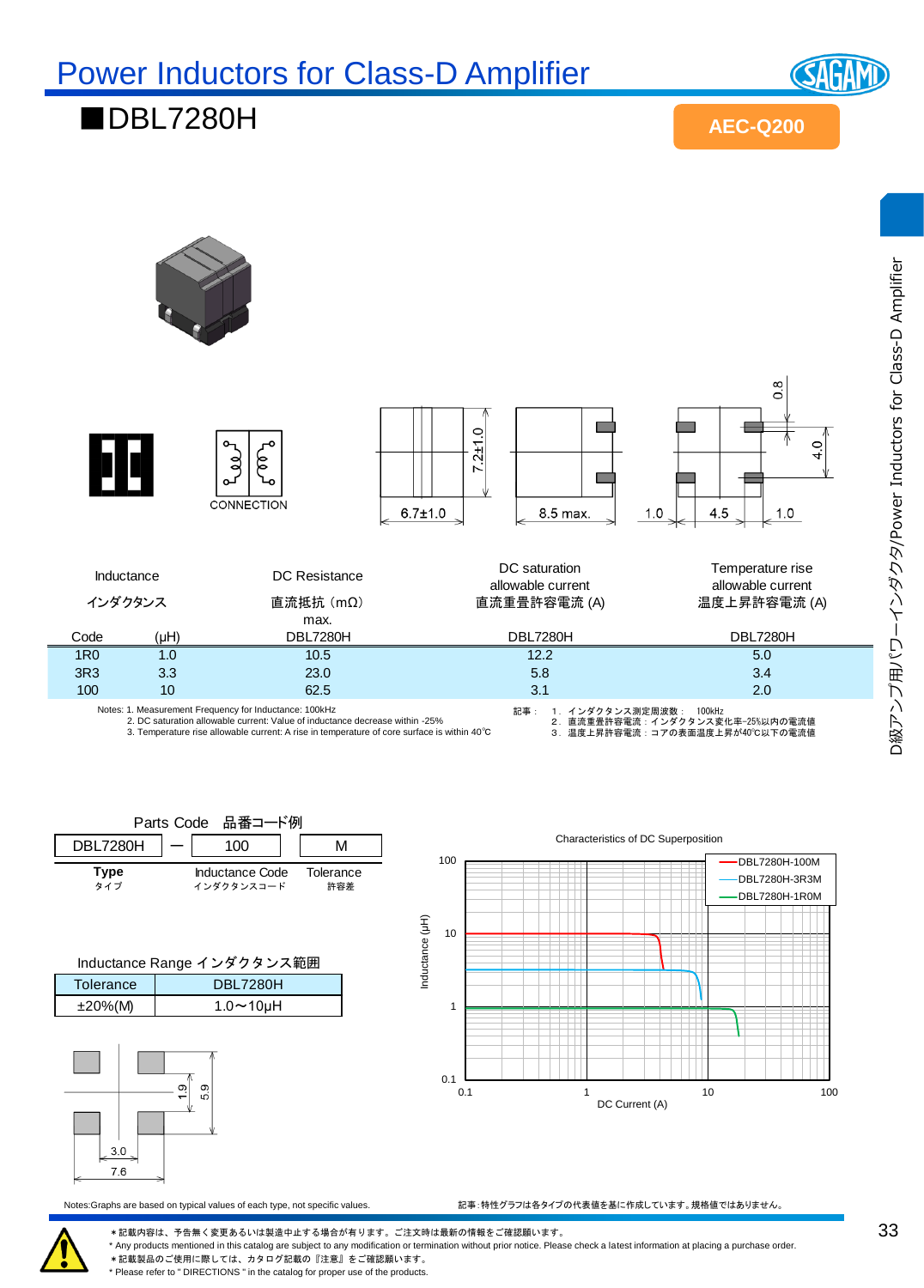■DBL8087H



**SAGAM** 

D級アンプ用パワーインダクタ/Power Inductors ਕ੍ਰ Class-D Amplifier



Parts Code 品番コード例

Notes: 1. Measurement Frequency for Inductance: 100kHz 2. DC saturation allowable current: Value of inductance decrease within -25%

3. Temperature rise allowable current: A rise in temperature of core surface is within 40℃

記事: 1.インダクタンス測定周波数: 100kHz

Characteristics of DC Superposition

2.直流重畳許容電流:インダクタンス変化率−25%以内の電流値<br>3.温度上昇許容電流:コアの表面温度上昇が40℃以下の電流値

DBL8087H-220M







#### Recommended Land Pattern 推奨ランドパターン

| ັ |                  |     |     |            |
|---|------------------|-----|-----|------------|
|   | $\sim$ $-$<br>NR | . . | ◡.∠ | . .<br>ں ، |

Notes:Graphs are based on typical values of each type, not specific values. 記事:特性グラフは各タイプの代表値を基に作成しています。規格値ではありません。



\*記載内容は、予告無く変更あるいは製造中止する場合が有ります。ご注文時は最新の情報をご確認願います。 \* Any products mentioned in this catalog are subject to any modification or termination without prior notice. Please check a latest information at placing a purchase order.

\*記載製品のご使用に際しては、カタログ記載の『注意』をご確認願います。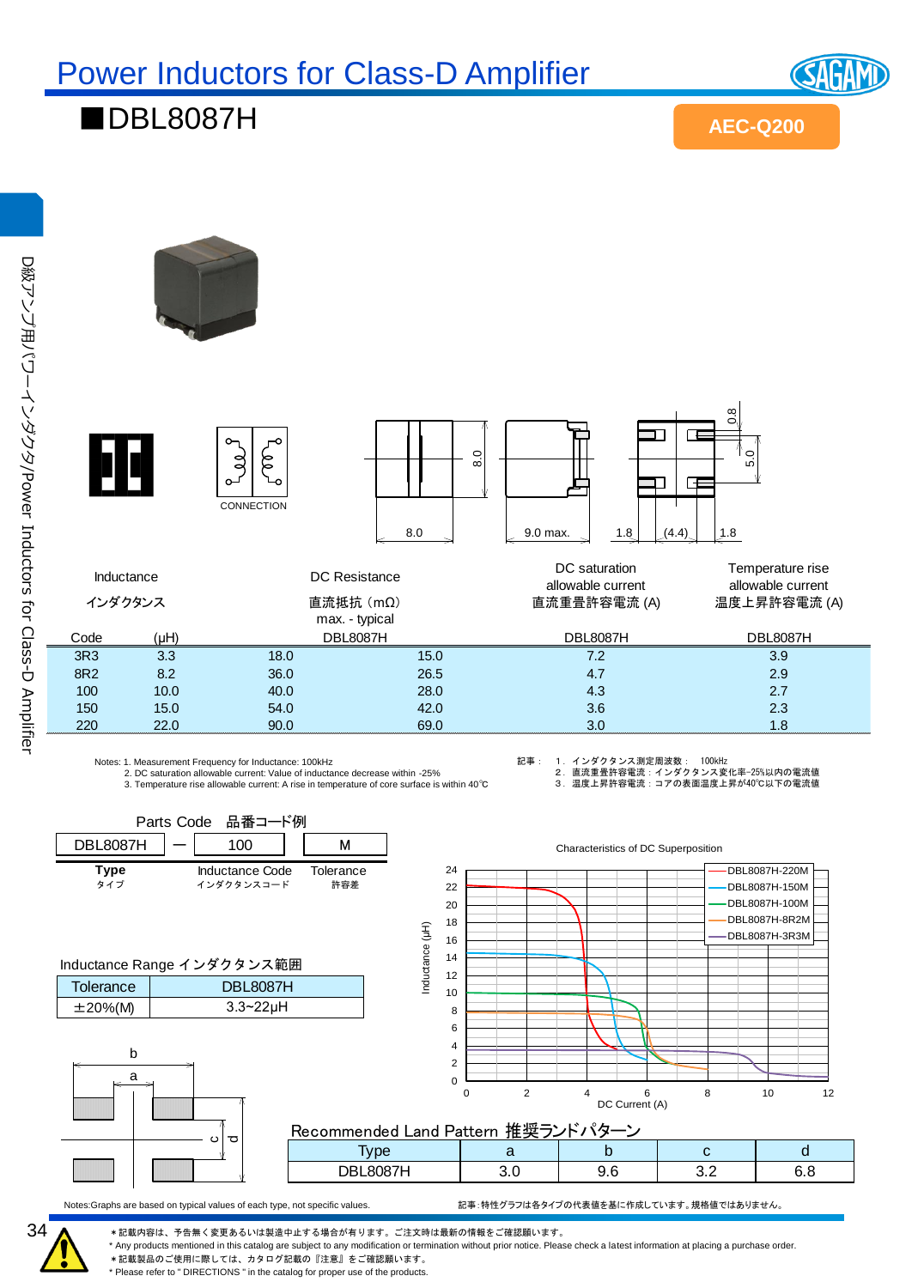■7G09B/H



**AEC-Q200**



2. DC saturation allowable current: Value of inductance decrease within -25% 3. Temperature rise allowable current: A rise in temperature of core surface is within 40℃

記事: 1.インダクタンス測定周波数:100kHz(3.3uH/8.2uH),1kHz(10uH~)<br>2.直流重量書許容電流:インダクタンス変化率-25%以内の電流値<br>3.温度上昇許容電流:コアの表面温度上昇が40℃以下の電流値



Notes:Graphs are based on typical values of each type, not specific values. 記事:特性グラフは各タイプの代表値を基に作成しています。規格値ではありません。

\*記載内容は、予告無く変更あるいは製造中止する場合が有ります。ご注文時は最新の情報をご確認願います。 \* Any products mentioned in this catalog are subject to any modification or termination without prior notice. Please check a latest information at placing a purchase order.

\*記載製品のご使用に際しては、カタログ記載の『注意』をご確認願います。

\* Please refer to " DIRECTIONS " in the catalog for proper use of the products.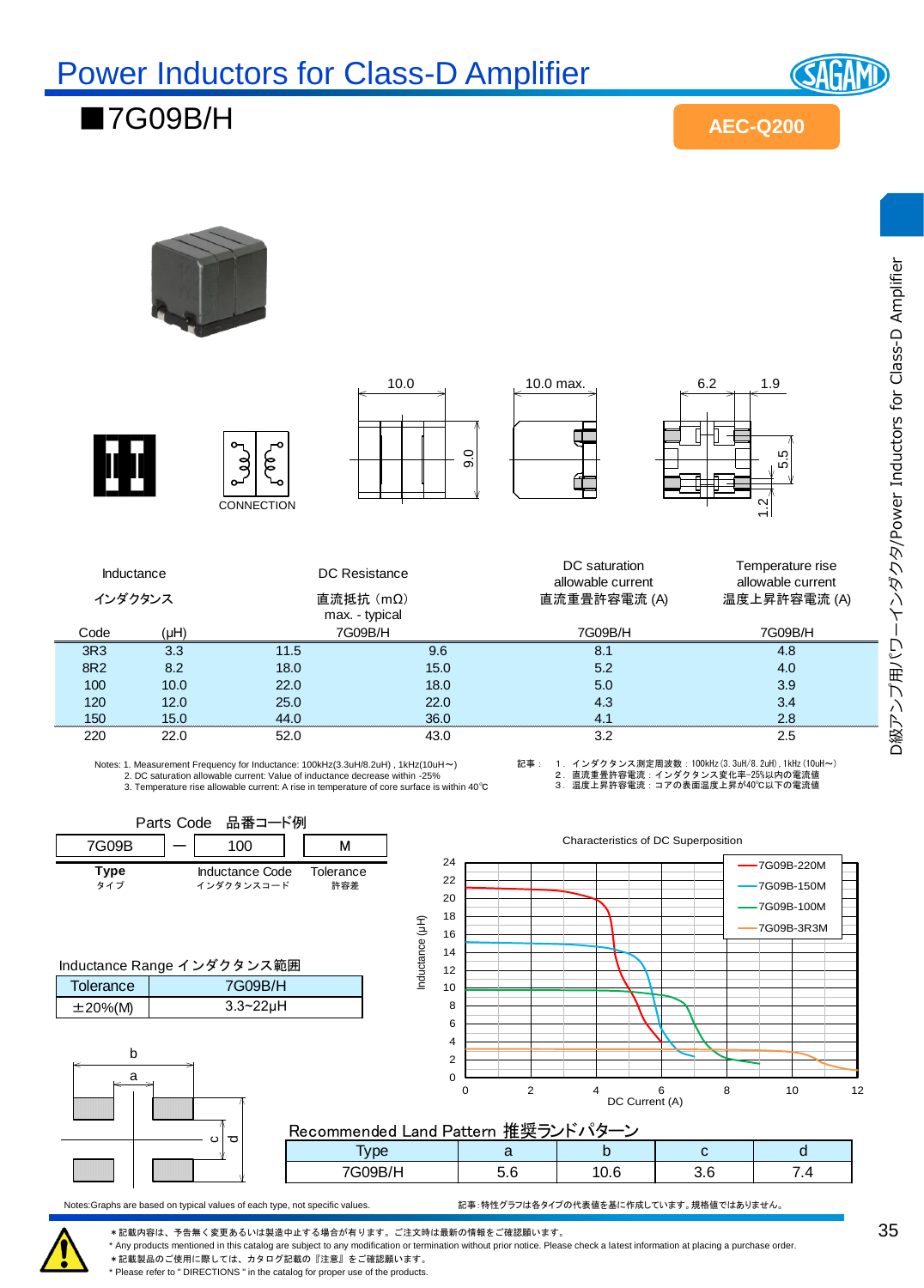■DBL9097HB

**AEC-Q200**

**SAGAM** 





| ັ<br>ALC: | $\sim$                     |     |       |     |  |  |  |  |
|-----------|----------------------------|-----|-------|-----|--|--|--|--|
|           | 9097HB<br>DBL <sub>9</sub> | J.V | . v.v | v.v |  |  |  |  |
|           |                            |     |       |     |  |  |  |  |

Notes:Graphs are based on typical values of each type, not specific values. 記事:特性グラフは各タイプの代表値を基に作成しています。規格値ではありません。

DC Current (A)

36

\*記載内容は、予告無く変更あるいは製造中止する場合が有ります。ご注文時は最新の情報をご確認願います。 \* Any products mentioned in this catalog are subject to any modification or termination without prior notice. Please check a latest information at placing a purchase order.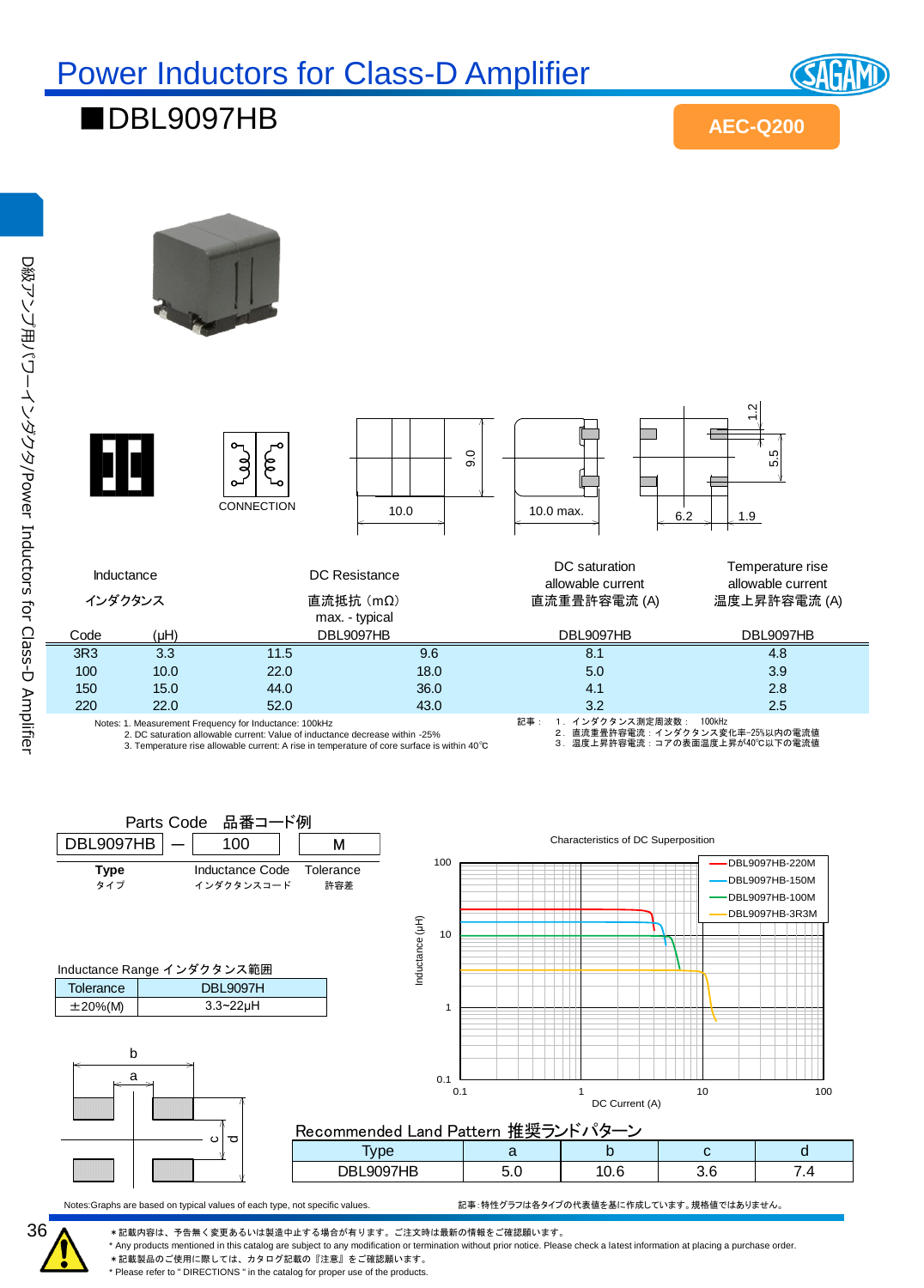

D級アンプ用パワーインダクタ/Power Inductors for Class-D Amplifier

D級アンプ用パワーインダクタ/Power Inductors for Class-D Amplifier

#### ■DBE1010H/HB

**AEC-Q200**











|            |      |                 | <b>CONNECTION</b> |                  | 12.8 | $\sim$ 10.2 max. | 1.9.                            | (9.0)<br>I. 9 |                                    |
|------------|------|-----------------|-------------------|------------------|------|------------------|---------------------------------|---------------|------------------------------------|
|            |      |                 |                   |                  |      |                  |                                 |               |                                    |
| Inductance |      |                 | DC Resistance     |                  |      |                  | DC saturation allowable current |               | Temperature rise allowable current |
| インダクタンス    |      |                 | 直流抵抗 (mΩ)         |                  |      |                  | 直流重畳許容電流 (A)                    |               | 温度上昇許容電流 (A)                       |
|            |      |                 | max. - typical    |                  |      |                  |                                 |               |                                    |
| Code       | (HH) | <b>DBE1010H</b> |                   | <b>DBE1010HB</b> |      | <b>DBE1010H</b>  | <b>DBE1010HB</b>                | DBE1010H      | <b>DBE1010HB</b>                   |
| 3R3        | 3.3  |                 |                   | 11.0             | 9.0  |                  | 12.0                            |               | 5.1                                |
| 8R2        | 8.2  |                 |                   | 16.0             | 13.4 |                  | 7.2                             |               | 4.4                                |
| 100        | 10.0 | 25.0            | 21.0              | 18.0             | 15.0 | 8.5              | 7.1                             | 3.7           | 4.2                                |
| 120        | 12.0 |                 |                   | 20.0             | 17.0 |                  | 6.0                             |               | 4.0                                |
| 150        | 15.0 |                 |                   | 23.0             | 19.0 |                  | 5.3                             |               | 3.8                                |
|            |      |                 |                   |                  |      |                  |                                 |               |                                    |

Notes: 1. Measurement Frequency for Inductance: 100kHz(3.3uH/8.2uH) , 1kHz(10uH~)

2. DC saturation allowable current: Value of inductance decrease within -25% 3. Temperature rise allowable current: A rise in temperature of core surface is within 40℃ 記事 : 1.インダクタンス測定周波数 :100kHz(3.3uH/8.2uH),1kHz(10uH~)<br>2. 直流重量許容電流 :インダクタンス変化率-25%以内の電流値<br>3. 温度上昇許容電流 : コアの表面温度上昇が40℃以下の電流値



Notes:Graphs are based on typical values of each type, not specific values. 記事:特性グラフは各タイプの代表値を基に作成しています。規格値ではありません。



\*記載内容は、予告無く変更あるいは製造中止する場合が有ります。ご注文時は最新の情報をご確認願います。

\* Any products mentioned in this catalog are subject to any modification or termination without prior notice. Please check a latest information at placing a purchase order.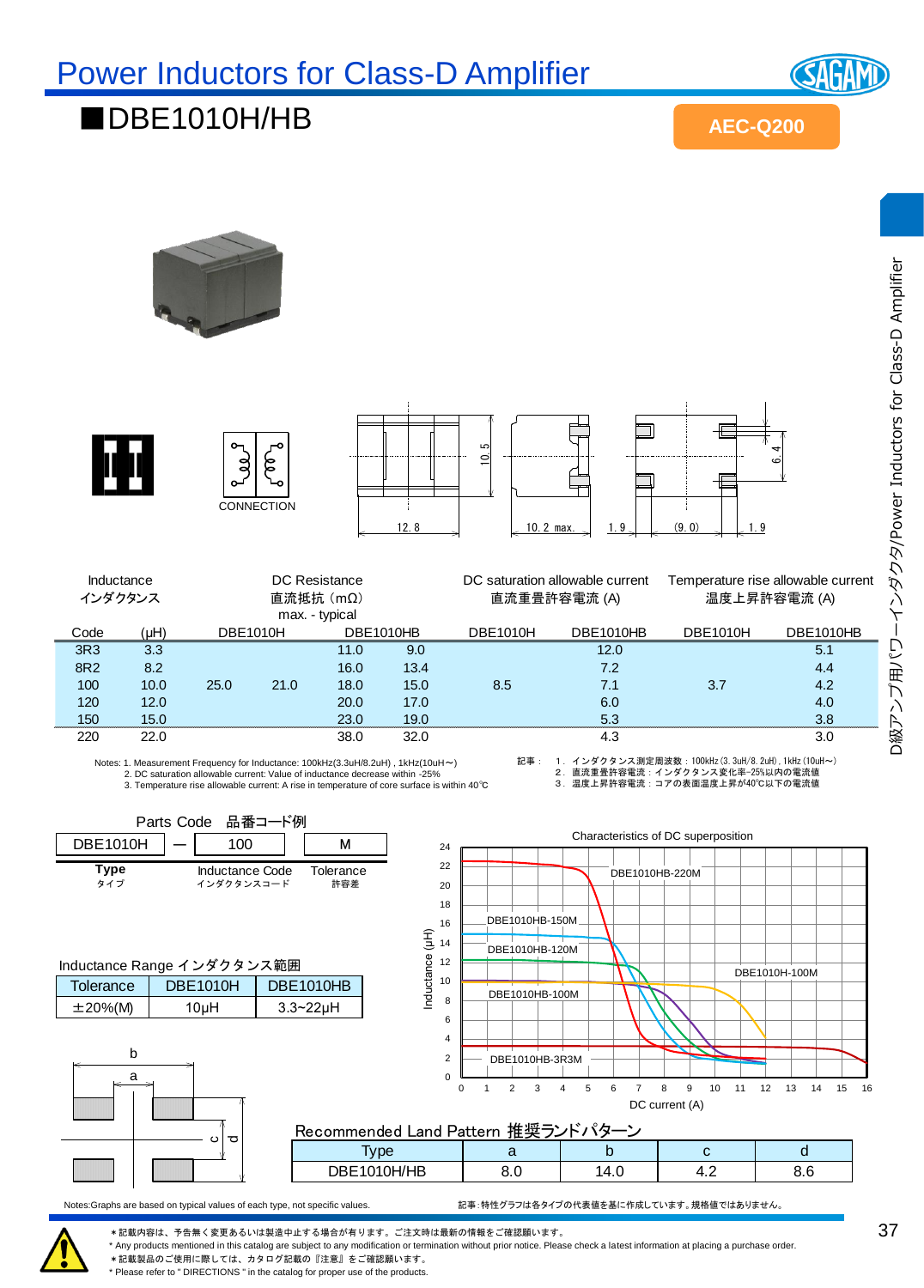

#### ■DBL1010HB

**AEC-Q200**

 $\frac{2}{2}$  $\frac{1}{2}$ <br>12.8  $\frac{1}{2}$  10.7 max.  $\frac{1}{2}$  1.9  $\frac{4}{9}$  $\overline{0}$ g **CONNECTION** インダクタンス 直流抵抗 (m Ω) 10.7 max.  $1.9$   $1.9$   $9.0$   $1.9$ DC saturation Temperature rise Inductance DC Resistance allowable current allowable current 直流重畳許容電流 (A) 温度上昇許容電流 (A) max. - typical DBL1010HB Code (μH) DBL1010HB DBL1010HB 3R3 3.3 11.0 9.0 11.6 5.4 100 10.0 18.0 15.0 7.1 2.2 150 15.0 23.0 18.0 5.3 5.3 3.8 220 22.0 38.0 30.0 4.3 4.3 3.0 Notes: 1. Measurement Frequency for Inductance: 100kHz 記事 : 1.インダクタンス測定周波数 : 100kHz<br>2. 直流重畳許容電流 :インダクタンス変<br>3. 温度上昇許容電流 : コアの表面温度上 2. DC saturation allowable current: Value of inductance decrease within -25% 2.直流重畳許容電流:インダクタンス変化率−25%以内の電流値<br>3.温度上昇許容電流:コアの表面温度上昇が40℃以下の電流値 3. Temperature rise allowable current: A rise in temperature of core surface is within 40℃

Recommended Land Pattern 推奨ランドパタ Type | a | b | c | d DBL1010HB 8.0 14.0 4.2 8.6 Inductance Range インダクタンス範囲 **Tolerance**  $\pm 20\%$ (M) 3.3~22µH DBL1010HB b a cd $DBL1010HB$   $-$  100  $\vert$   $\vert$  M **Type Manductance Code Tolerance**<br>タイプ インダクタンスコード 許容差 インダクタンスコード Parts Code 品番コード例 0.1  $\Gamma$ <br>0.1 1 10 100 0.1 1 10 100 Inductance (μH) DC Current (A) Characteristics of DC Superposition DBL1010HB-220M DBL1010HB-150M DBL1010HB-100M DBL1010HB-3R3M

Notes:Graphs are based on typical values of each type, not specific values. 記事:特性グラフは各タイプの代表値を基に作成しています。規格値ではありません。

\*記載内容は、予告無く変更あるいは製造中止する場合が有ります。ご注文時は最新の情報をご確認願います。

\* Any products mentioned in this catalog are subject to any modification or termination without prior notice. Please check a latest information at placing a purchase order.

\*記載製品のご使用に際しては、カタログ記載の『注意』をご確認願います。 \* Please refer to " DIRECTIONS " in the catalog for proper use of the products.

38